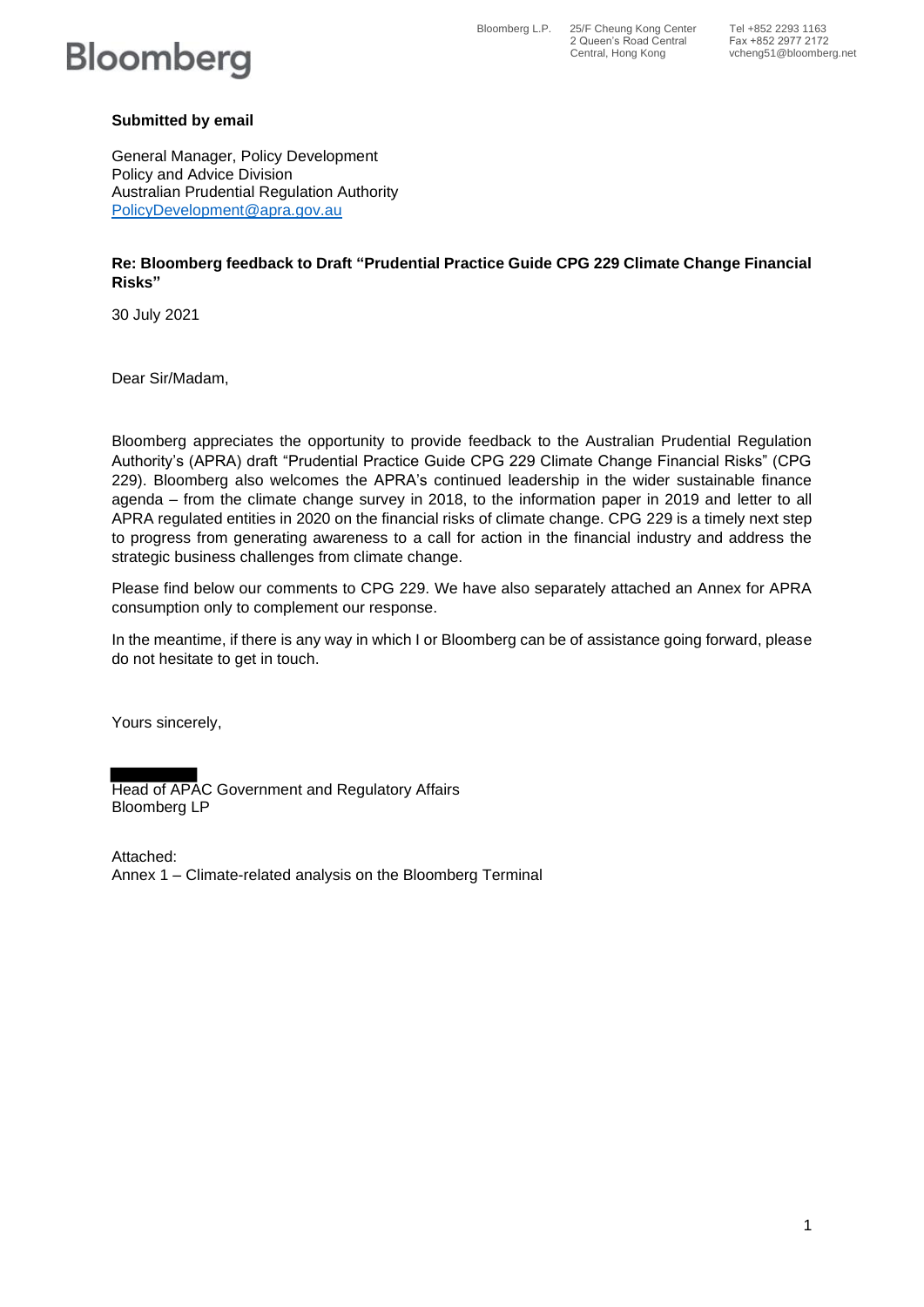2 Queen's Road Central Fax +852 2977 2172

# **Bloomberg**

#### **Bloomberg feedback to Draft "Prudential Practice Guide CPG 229 Climate Change Financial Risks"**

Bloomberg is at the forefront of promoting and implementing a sustainable financial system globally, working with investors, cities, policymakers, regulators, and international institutions to drive the sustainable finance agenda. Bloomberg is a member of multiple sustainable finance expert groups, including in the European Union (EU), Hong Kong, Singapore, and the United Kingdom (UK).<sup>1</sup> At the international level, Bloomberg chairs and provides the Secretariat for the Financial Stability Board's Task Force on Climate-related Financial Disclosures (TCFD). We would be very happy to provide any additional information on any of the points raised in this letter.

## **I. General comments**

Bloomberg welcomes the APRA's publication of CPG 229; this marks an important step in further cementing the central role that climate-related risk management plays in financial markets as the risks of climate change continue to grow and reach all sectors of the economy. Australia's economy may be increasingly vulnerable to the impact of climate change as the region's variable rainfall and drought continue to intensify and disrupt its economy. BI (Bloomberg Intelligence) Economics estimates that a disorderly transition to carbon neutrality by 2040 could shave an average of 0.2 ppt off Australia's annual GDP growth compared with an orderly transition. Moreover, Australian wildfires over the past two years have contributed to an estimated loss of 0.2-0.3 ppt off annual GDP, with broader, non-fire risks – which include disruption to economic activity and reduced consumer sentiment – presenting a loss of up to 1.6 ppt.



As financiers, banks especially have a fundamental role to play to ensure an orderly transition and help reach net-zero targets. Their role as green capital mobilisers should be encouraged as they allocate capital into different sustainable lending activities. Australian banks should also take precautionary steps when it comes to climate-related financial risks, given the growing impacts of these risks to properties and assets.

It is crucial for banks and other APRA-regulated institutions to have an appropriate risk management and governance framework in place, as well as effective disclosure practices, to recognise the various risks and opportunities arising from climate change. We recognise many firms are at the infancy of their climate risk journey, but more must be done to meet the pace and urgency of the climate crisis and forge a more resilient world economy. Bloomberg would therefore recommend CPG 229 to be placed on mandatory footing to ensure that APRA-regulated institutions are embedding approaches to

<sup>&</sup>lt;sup>1</sup> Bloomberg is a member of the: EU Platform on Sustainable Finance; UK Green Technical Advisory Group (GTAG); Hong Kong's Centre for Green and Sustainable Finance, launched by the Green and Sustainable Finance Cross-Agency Steering Group; Hong Kong Securities and Futures Commission (SFC) Climate Change Technical Expert Group (TEG); and the Green Finance Industry Taskforce (GFIT), convened by the Monetary Authority of Singapore (MAS).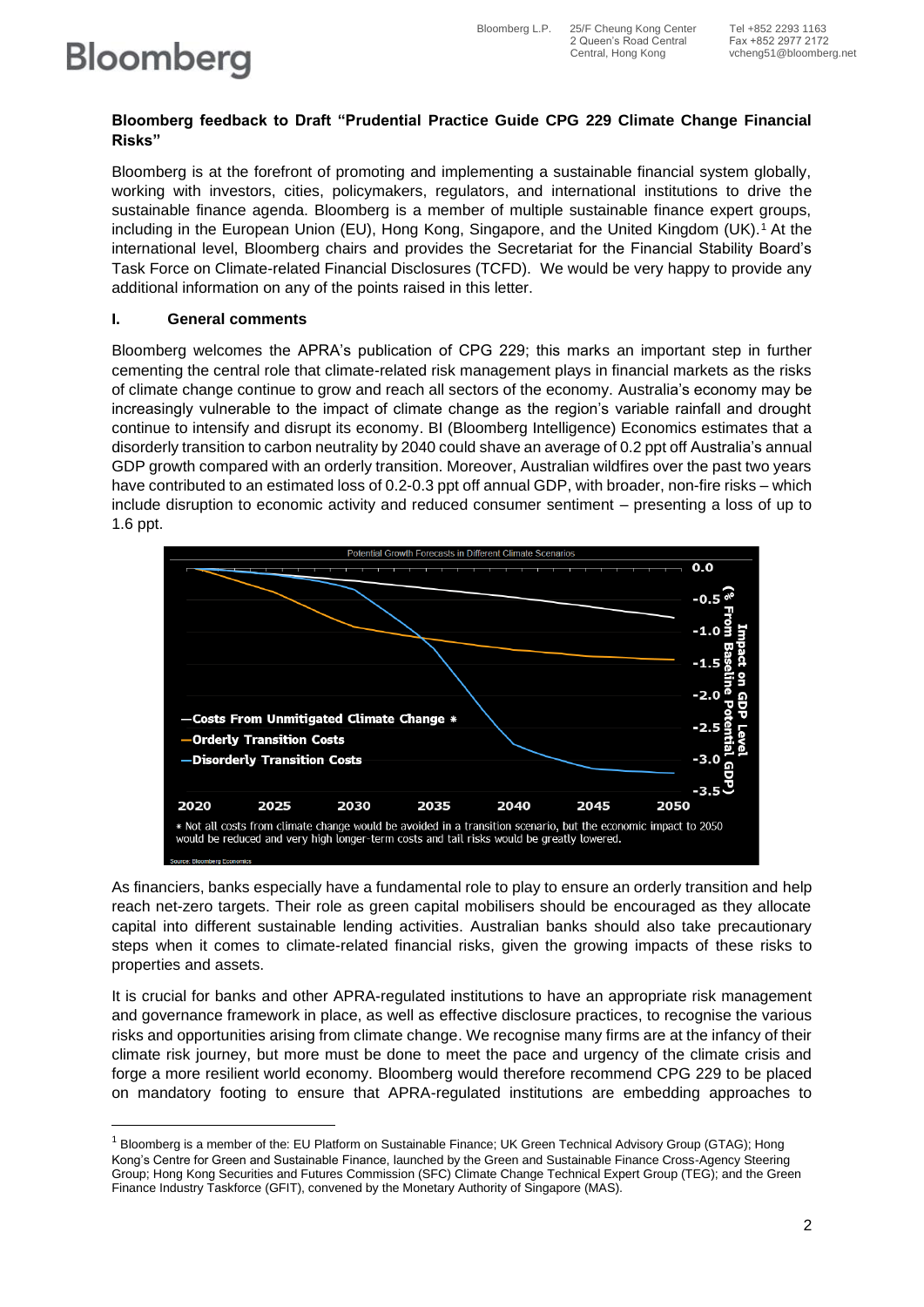2 Queen's Road Central Fax +852 2977 2172

# **Bloomberg**

managing climate-related financial risk throughout their organisations as fully as possible. These approaches should be proportionate to the nature, scale, and complexity of the business, and take into account whether it operates in a carbon-intensive industry.

To ensure a level playing field is reached across financial market participants, and that APRA-regulated institutions have the data needed to properly assess climate-related risks and opportunities, Bloomberg encourages the APRA to work with other regulators and Government to set similar obligations to other financial market participants, such as corporates and asset managers. The lack of regulation with respect to climate-related reporting for corporates, for example, creates significant data quality and availability issues for the end-investment community reliant on reported data to quantify the impact of their investments, further inhibiting financial flows to activities that address the climate change crisis.

Ultimately, setting a nation-wide strategic direction for climate risk management would improve the level of availability of consistent and comparable climate-related data across all economic sectors in the market. While data challenge is a concern globally and as strategies evolve to help develop data repositories, it is also important to have analytics capability to help with the risk identification process so that stakeholders can use to assess climate-related risk and prepare TCFD-style financial disclosures. Over time this would help ensure that all financial actors are adequately integrating climate into their wider risk management and governance practices.

#### *Importance of setting mandatory reporting requirements*

As highlighted above, Bloomberg welcomes the APRA's publication of CPG 229, and we believe the recommendations of the internationally-recognised Task Force on Climate-related Financial Disclosures (TCFD) should serve as a foundation for the APRA's work in this area. In this regard, we welcome the APRA's recommendation for banks, insurance companies, and superannuation trustees to incorporate the TCFD framework into their reporting. We also support initiatives by the G20, G7, the Financial Stability Board, and others to develop a baseline of global sustainability reporting standards that would build on the work of the TCFD.

Through widespread adoption of the TCFD Recommendations, climate-related risks and opportunities will become a natural part of companies' risk management and strategic planning processes. As this occurs, firms' and investors' understanding of the implications associated with climate change will grow, information will become more useful for decision making, and risks and opportunities will be more accurately priced, allowing for the more efficient allocation of capital and contributing to a more orderly transition to a sustainable economy.

Because of the many benefits of consistent climate-related disclosure, we would strongly urge the APRA to set mandatory reporting requirements. As a key financial services regulator, the APRA is in a unique position to support regulated entities in their endeavours to incorporate climate-related risk into their broader risk management and decision-making processes. Bloomberg believes the most efficient way to do this is by setting reporting requirements through policy and/or regulation. The climate elements of such requirements should subsequently be based on the TCFD framework. If there is a concern with the preparedness of firms to implement reporting requirements, Bloomberg would suggest a timetabled approach with priority based on the size of the reporting firm, and whether it operates in a more carbon intensive industry. Ultimately, if the scope and reporting standards are prescriptive, welldesigned, and clear, then climate-related reporting should eventually become streamlined into a firm's risk management and decision-making processes.

Furthermore, Bloomberg would highlight that key jurisdictions globally have moved beyond voluntary and are setting mandatory TCFD-aligned disclosures, some of which include Hong Kong, New Zealand, Switzerland, and the UK. The European Commission has also published its Corporate Sustainability Reporting Directive (CSRD) to set mandatory sustainability reporting standards for all listed companies on an EU-regulated market (except 'micro' firms) and all large EU undertakings, including third country firms; these standards will build on the TCFD framework. The United States' Securities and Exchanges Commission (SEC) also recently held a public consultation on mandatory climate-related disclosure requirements. To ensure consistency with international developments and reduce fragmentation in reporting requirements, it is crucial for the APRA – along with Government and other Australian financial